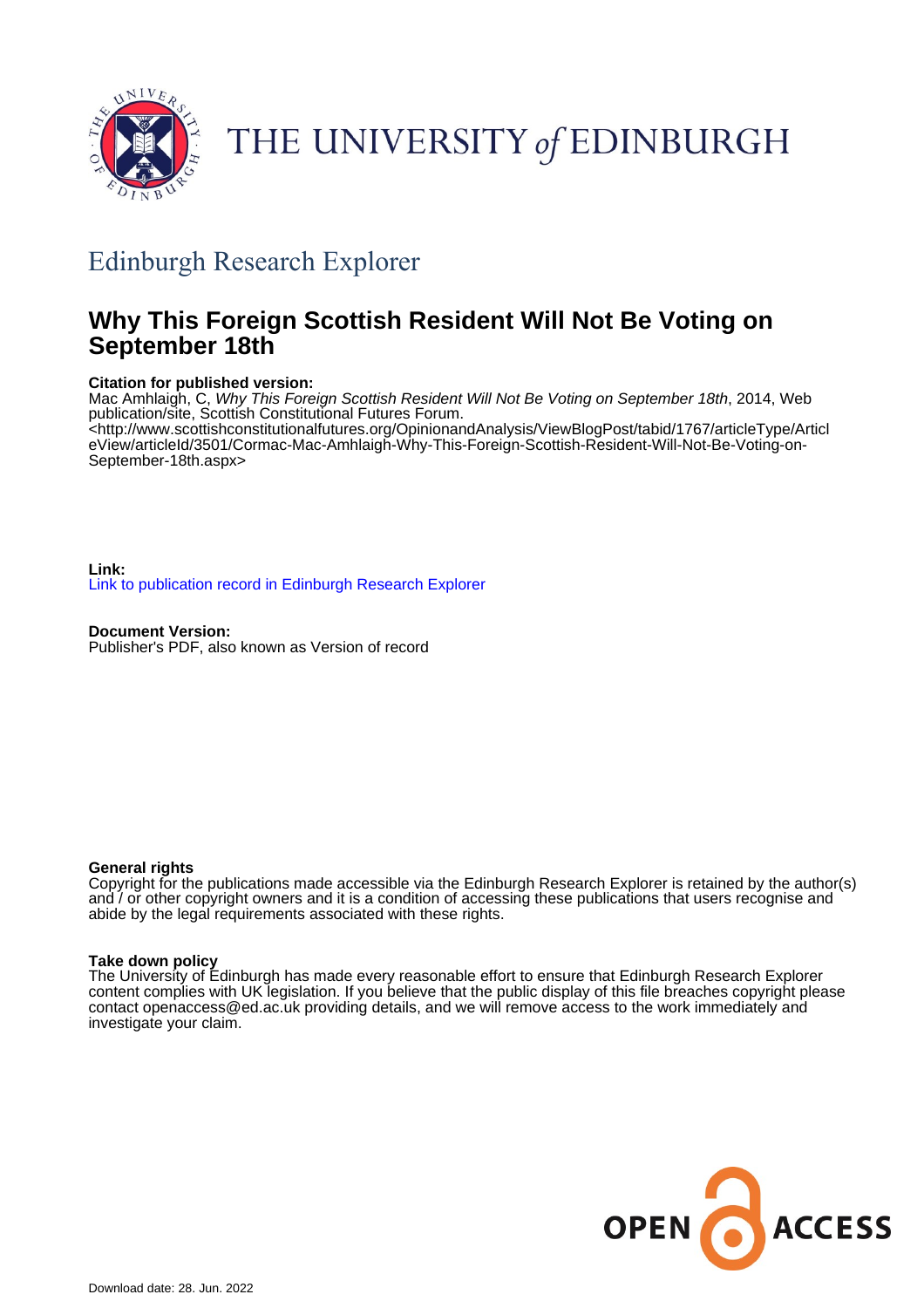

#### SCFF Blog

<< Return to blog

Subscribe to our news feed **N** 

#### Cormac Mac Amhlaigh: Why This Foreign Scottish Resident Will Not Be Voting on September 18th

#### Posted on May 14 2014

Full disclosure: I am an Irish citizen who has been (legally) living and working in Edinburgh for the past five years. By dint of this, I am entitled to vote in the independence referendum on September 18<sup>th</sup>. Not because I am a British citizen (which I'm not), not because I can vote in Westminster elections (which I can), not because I can claim some sort of affinity to this particular part of the current UK (although family lore suggests that some of my forebears hail from the West coast generations back), but because I live and work in Scotland. This, for me, does not give me the right to have a voice in one of the most important decisions affecting the life of Scotland, or indeed the UK, since the fusing together of the two kingdoms in 1707. Let me explain.

Or, perhaps before I do, let me pre-empt the objections (and mild abuse) that has already been politely hurled in my direction by some whenever I have voiced my intentions. Yes, I'm aware that millions have died fighting for the right to vote and that millions more would love to be given a chance to vote for their leaders in free and fair elections in various parts of the globe today. I teach constitutional law; I am familiar with the broad historical context, and political struggles, which made modern constitutional democracy what it is today. I am also aware of the normative arguments for having a say in decision-making which affects your life-chances. In the light of these reasons I am actively considering spoiling my vote rather than not voting at all.

But in some ways it is also precisely for these reasons that I do not think that my voice should count in the referendum. This referendum is on the most existential question in politics - the decision to exist as an independent political entity - and those kinds of decisions only make sense among those who can claim a strong stake in the political community, the 'people' or 'nation'. The oft used and abused idea of the right to self-determination presupposes an understanding of the 'self' that is to be determined. For me, and I stress that this is a personal view, this 'self' is more than just the happenstance of migrant workers who happen to be in a place because this is where they found a job.Do not get me wrong, I am not detached or aloof from the society within which I live. I am and do feel part of, and participate in, Scottish society, my children were born here and it is where I call 'home' with my family. But such engagement, without more, does not entitle me to have a say in the existential question of political independence. This is not something I can legitimately decide upon. With the best will in the world, and notwithstanding my affection for the society in which I live and the people I have met and befriended here, I am not Scottish in this sense.

Many have argued that I should vote for self-interested instrumental reasons such as whether it will change the health-care that my family and I currently enjoy, whether schooling options for my children or my employment conditions will change, or whether we will be richer or poorer in an independent Scotland. However I remain unconvinced.

First off, I am fortunate enough to already have a say in who decides many if not most of these questions in local elections, elections for the Scottish Parliament and elections to Westminster. However, and perhaps more importantly, these questions are the stuff of small 'p' politics. The question of independence is much bigger than this. Voting on independence is not the same as voting for the left/right political orientation of a government. It is not about voting according to political ideology and instrumental self-interest, for or against tax rises or longer maternity leave. It is a political question with a capital 'P'. It involves an added 'X' factor, an existential choice in the life of the nation beyond the potential fluctuations in my bank account or my children's schools, and is not, therefore, one , I believe, in which I can claim a legitimate stake based on these small 'p' political issues.

Of course, independence could impact, perhaps hugely, on these small 'p' political issues and I know of many in a similar situation to myself who will vote on September 18<sup>th</sup>, without hesitation, for precisely these small 'n' reasons. I respect them and their democratic right to do so. But the thing is no one really knows how precisely these small 'p' issues will be affected. This in part explains the degeneration of some of the debate on independence on both sides in the past year or so. Everyone is playing the political alchemist, claiming to have converted speculation into truth, whether on EU membership, the euro or sterling or North Sea oil and gas, when the reality is, no one knows how these questions will be resolved in an independent Scotland. All of the above is up for grabs in the event of a 'Yes' vote and the only certainty of future political negotiations is that their outcome is uncertain. In the light of this fundamental uncertainty, therefore, I believe the question of independence has to be one of the heart and not the head. And my heart does not speak on this question.

I'm not sure at what point one actually becomes emotionally entitled to be part of such a political community, at what point the heart does start to speak on these issues, and I understand that it is partly an issue of democratic right to decide when and how much one is invested in this way. Perhaps it comes during one's most formative years; that is that the place where you grew up has such an indelible hold on your psyche that you will always somehow be part of it, whether you live there or not. Perhaps, then, where one spends their primary and secondary education is when you start to grow up, form social groups outside of the family, your first views of the world are formed, you start to develop as an autonomous person within broader society and therefore become part of the collective 'self' to be determined. This would mean that my own children may well one day feel truly Scottish, entitled to vote on an existential question like that of September 18th. One thing I'm sure of is that it doesn't apply to me.

That is why my vote will not count on September  $18^{\text{th}}$ .

*Cormac Mac Amhlaigh is a lecturer in public law at the University of Edinburgh.*

Actions: Comments (0)

#### **Comments**

There are currently no comments, be the first to post one.